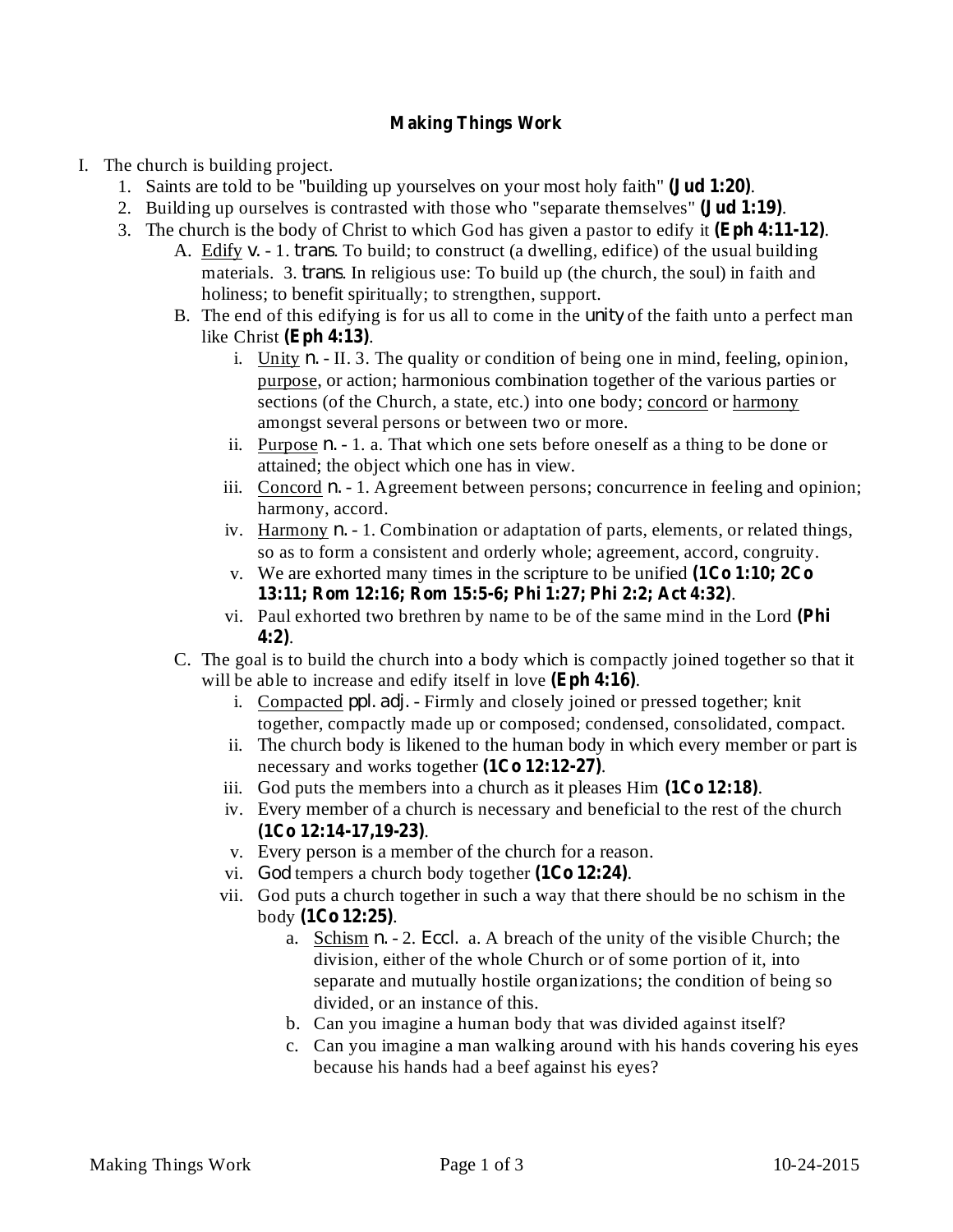- viii. Because the church is all one body in Christ, when one member suffers, the other members should suffer with him  $(1Co 12:26)$ .
	- a. We should bear each other's burdens (Gal 6:2).
	- b. We should feel as if we were going through whatever our brethren are going through because we in the same body as them (Heb 13:3).
	- ix. We should prefer one another before ourselves (**Rom 12:10**).
		- a. Prefer v. III. 7. a. To set or hold (one thing) before others in favour or esteem; to favour or esteem more; to choose or approve rather; to like better.
		- b. We should esteem others better than ourselves (Phi 2:3).
			- 1) Nothing should be done through strife or vainglory.
			- 2) Strife  $n 1$ . a. The action of striving together or contending in opposition; a condition of antagonism, enmity, or discord; contention, dispute.
			- 3) Vainglory  $n 1$ . Glory that is vain, empty, or worthless; inordinate or unwarranted pride in one's accomplishments or qualities; disposition or tendency to exalt oneself unduly; idle boasting or vaunting.
		- c. We should be more concerned about others than ourselves (Phi 2:4).
		- d. Ask yourself before making any decision or action whether you are doing it for your own interests or for the best interest of the church.
		- e. We should seek each other's wealth and not our own (1Co 10:24).
		- f. We should follow Abraham's example (Gen 13:8-9).
- II. Every building project will have its difficulties and obstacles to overcome.
	- 1. If God is not the center of the building program, it's a waste of time (Psa 127:1).
		- A. Ministers have to build up the church with God (1Co 3:6-9).
		- B. They have to make sure that we are building on the proper foundation of Jesus Christ . **(1Co 3:10-11; Eph 2:20-22)**
	- 2. The church will be able to accomplish more working together than individually (Ecc 4:9-12).
	- 3. When God opens doors for evangelism, there are always adversaries who will try to prevent it . **(1Co 16:9)**
		- A. We need to pray that the word of the Lord will have free course and be glorified **(2Th** . **3:1)**
		- B. And also that we will be delivered from unreasonable and wicked men (2Th 3:2).
	- 4. When Israel was entering the land of Canaan to inhabit the promised land, there were obstacles to overcome.
		- A. They ran out of water (Exo 17:1).
			- i. The people murmured and complained  $(Exo 17:2-3)$ .
			- ii. Don't do that  $(Phi 2:14)$ .
			- iii. God was able to overcome the obstacle (Exo 17:4-6).
		- B. They had a limited variety of food (Exo 16:14-15).
			- i. The people murmured and complained (Num 11:1-6).
			- ii. Don't do that  $(\mathbf{Jud} 1:16)$ .
		- C. When they got to the land they found it to be inhabited by giants and they felt inferior . **(Num 13:26-33)**